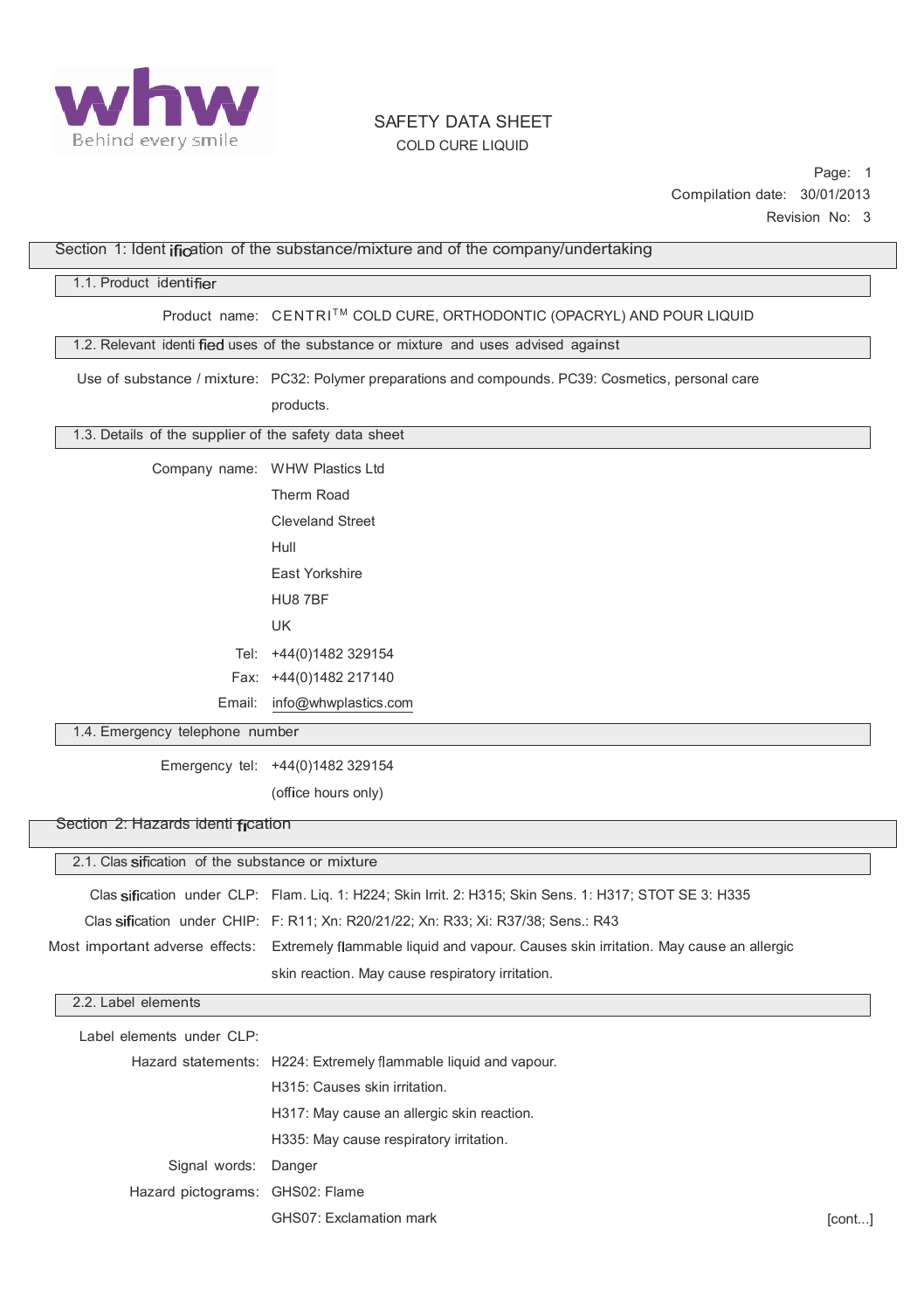Precautionary statements: P280: Wear protective gloves/protective clothing/eye protection/face protection. P303+361+353: IF ON SKIN (or hair): Remove immediately all contaminated clothing. Rinse skin with water/shower. P304+340: IF INHALED: Remove victim to fresh air and keep at rest in a position comfortable for breathing. P312: Call a POISON CENTER or doctor if you feel unwell.

2.3. Other hazards

Other hazards: In use, may form flammable / explosive vapour-air mixture.

PBT: This substance is not identified as a PBT substance.

## Section 3: Composition/information on ingredients

3.2. Mixtures

Hazardous ingredients:

### METHYL METHACRYLATE

| <b>EINECS</b>            | <b>CAS</b>              | <b>CHIP Classification</b> | <b>CLP Classification</b>                                                                                  | Percent   |
|--------------------------|-------------------------|----------------------------|------------------------------------------------------------------------------------------------------------|-----------|
| 201-297-1                | $80 - 62 - 6$           |                            | Flam. Liq. 2: H225; STOT SE 3: H335;<br>Skin Irrit. 2: H315; Skin Sens. 1: H317                            | $>80\%$   |
|                          | ETHYLENE DIMETHACRYLATE |                            |                                                                                                            |           |
| 202-617-2                | $97-90-5$               |                            | STOT SE 3: H335; Skin Sens. 1: H317                                                                        | 1-10%     |
| N,N-DIMETHYL-P-TOLUIDINE |                         |                            |                                                                                                            |           |
| 202-805-4                | $99-97-8$               |                            | Acute Tox. 3: H331; Acute Tox. 3: H311;<br>Acute Tox. 3: H301; STOT RE 2: H373;<br>Aquatic Chronic 3: H412 | $1 - 10%$ |

#### Section 4: First aid measures

| 4.1. Description of first aid measures |                                                                                                    |
|----------------------------------------|----------------------------------------------------------------------------------------------------|
|                                        | Skin contact: Remove all contaminated clothes and footwear immediately unless stuck to skin. Wash  |
|                                        | immediately with plenty of soap and water.                                                         |
|                                        | Eye contact: Bathe the eye with running water for 15 minutes. Consult a doctor.                    |
|                                        | Ingestion: Wash out mouth with water. Give 1 cup of water to drink every 10 minutes. Do not induce |
|                                        | vomiting. Consult a doctor.                                                                        |
|                                        | Inhalation: Remove casualty from exposure ensuring one's own safety whilst doing so. Consult a     |
|                                        | doctor.                                                                                            |
|                                        | 4.2. Most important symptoms and effects, both acute and delayed                                   |

Skin contact: There may be irritation and redness at the site of contact.

Page: 2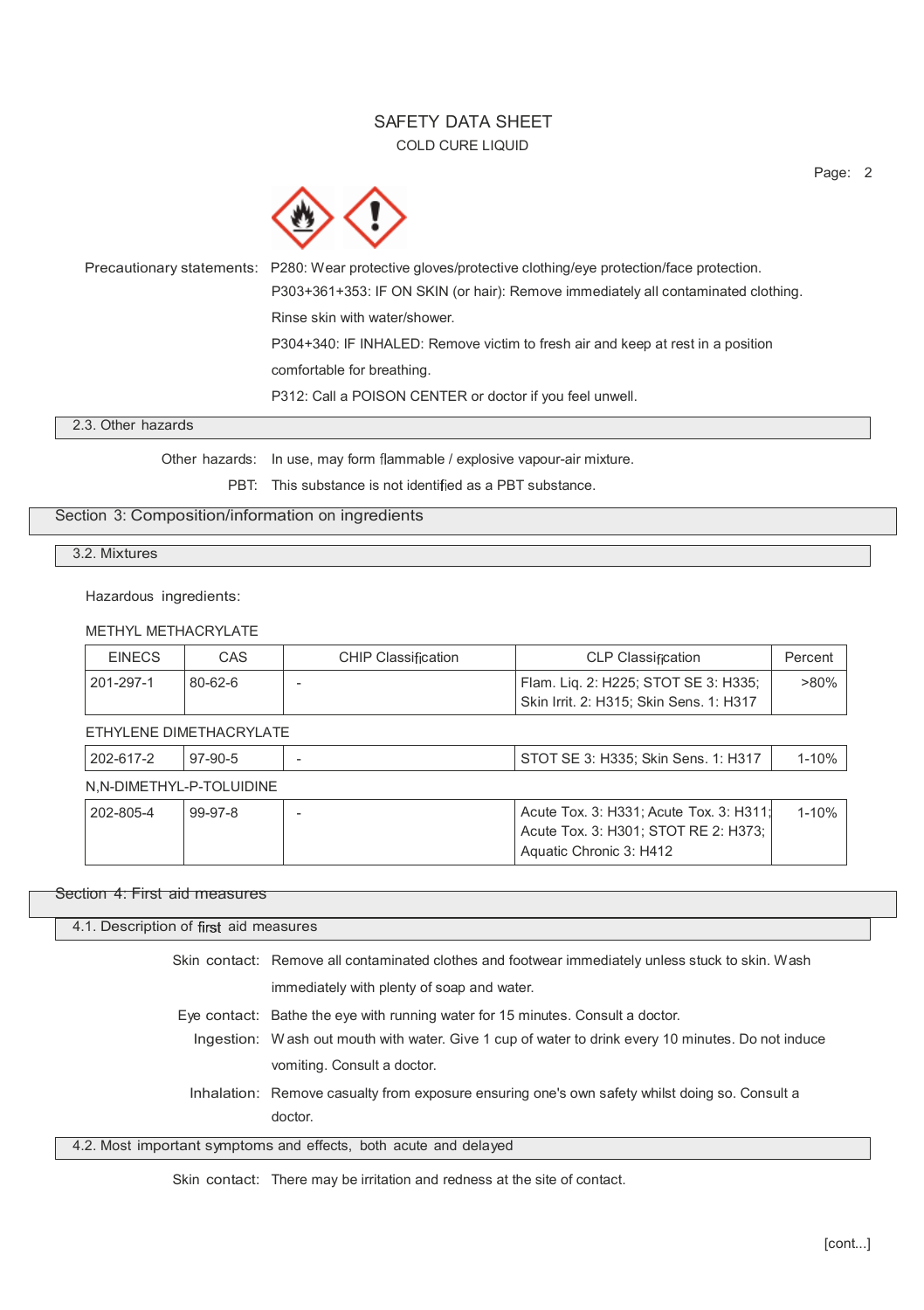|                                        | Page: 3                                                                                                          |
|----------------------------------------|------------------------------------------------------------------------------------------------------------------|
|                                        | Eye contact: There may be irritation and redness. The eyes may water profusely.                                  |
|                                        | Ingestion: There may be soreness and redness of the mouth and throat.                                            |
|                                        | Inhalation: There may be irritation of the throat with a feeling of tightness in the chest. Exposure may         |
|                                        | cause coughing or wheezing.                                                                                      |
|                                        | Delayed / immediate effects: Immediate effects can be expected after short-term exposure.                        |
|                                        | 4.3. Indication of any immediate medical attention and special treatment needed                                  |
|                                        | Immediate / special treatment: Eye bathing equipment should be available on the premises.                        |
| Section 5: Fire- fighting measures     |                                                                                                                  |
| 5.1. Extinguishing media               |                                                                                                                  |
|                                        | Extinguishing media: Alcohol resistant foam. Water spray. Carbon dioxide. Dry chemical powder. Use water         |
|                                        | spray to cool containers.                                                                                        |
|                                        | 5.2. Special hazards arising from the substance or mixture                                                       |
|                                        | Exposure hazards: Highly flammable. In combustion emits toxic fumes. Forms explosive air-vapour mixture.         |
|                                        | Vapour may travel considerable distance to source of ignition and flash back.                                    |
| 5.3. Advice for fire-fighters          |                                                                                                                  |
|                                        | Advice for fire-fighters: Wear self-contained breathing apparatus. Wear protective clothing to prevent contact   |
|                                        | with skin and eyes.                                                                                              |
| Section 6: Accidental release measures |                                                                                                                  |
|                                        |                                                                                                                  |
|                                        | 6.1. Personal precautions, protective equipment and emergency procedures                                         |
|                                        | Personal precautions: Refer to section 8 of SDS for personal protection details. If outside do not approach from |
|                                        | downwind. If outside keep bystanders upwind and away from danger point. Mark out the                             |
|                                        | contaminated area with signs and prevent access to unauthorised personnel. Turn                                  |
|                                        | leaking containers leak-side up to prevent the escape of liquid. Eliminate all sources of                        |
|                                        | ignition.                                                                                                        |
| 6.2. Environmental precautions         |                                                                                                                  |
|                                        | Environmental precautions: Do not discharge into drains or rivers. Contain the spillage using bunding.           |
|                                        | 6.3. Methods and material for containment and cleaning up                                                        |
|                                        | Clean-up procedures: Absorb into dry earth or sand. Transfer to a closable, labelled salvage container for       |
|                                        | disposal by an appropriate method. Do not use equipment in clean-up procedure which                              |
|                                        | may produce sparks.                                                                                              |
| 6.4. Reference to other sections       |                                                                                                                  |
|                                        | Reference to other sections: Refer to section 8 of SDS, Refer to section 13 of SDS.                              |
|                                        |                                                                                                                  |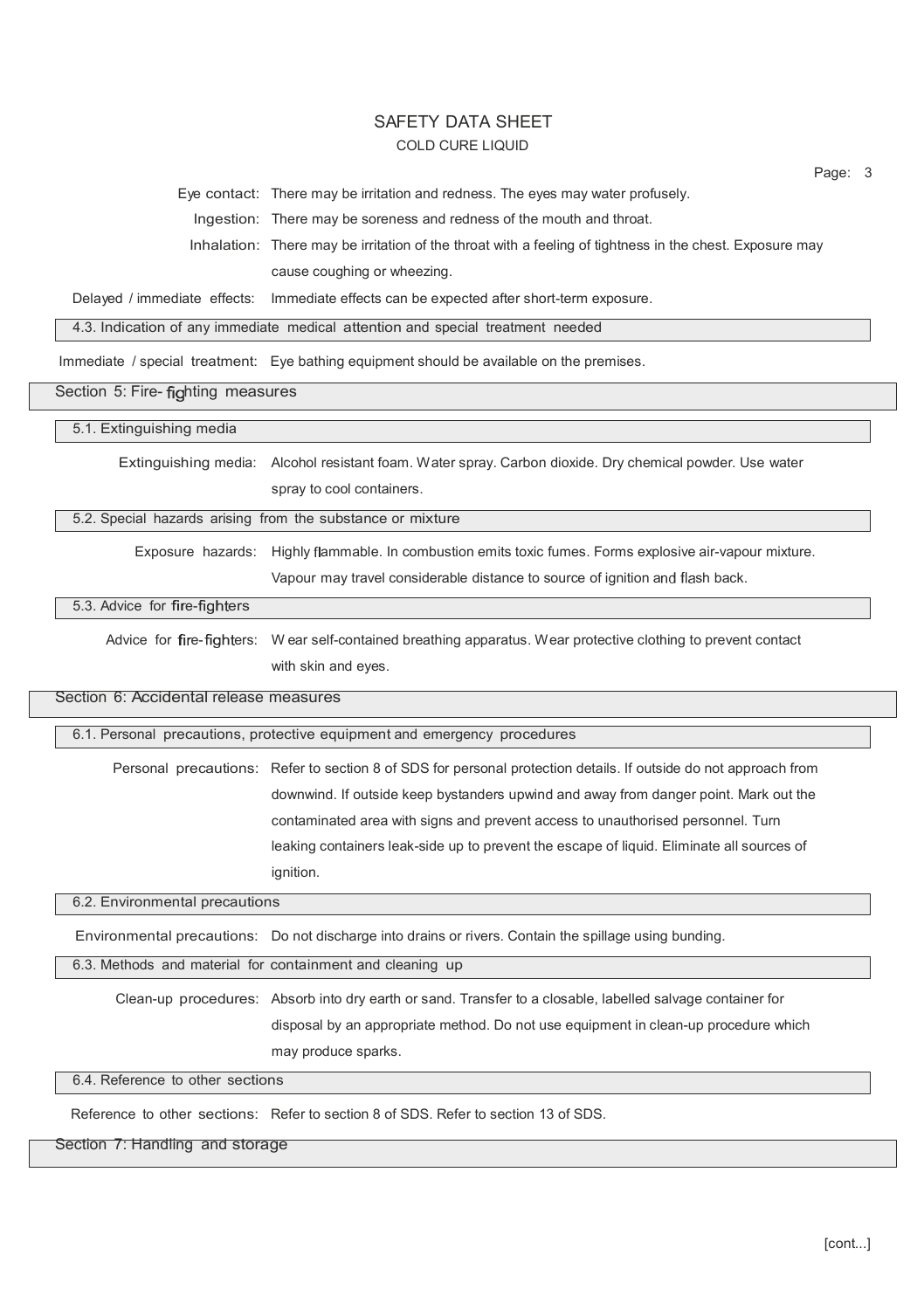|                                                                   |                                       |               |                                                                                                                                                                            |                          |              | Page: 4 |  |
|-------------------------------------------------------------------|---------------------------------------|---------------|----------------------------------------------------------------------------------------------------------------------------------------------------------------------------|--------------------------|--------------|---------|--|
| 7.1. Precautions for safe handling                                |                                       |               |                                                                                                                                                                            |                          |              |         |  |
|                                                                   |                                       |               | Handling requirements: Avoid direct contact with the substance. Ensure there is sufficient ventilation of the area.                                                        |                          |              |         |  |
|                                                                   |                                       |               | Do not handle in a confined space. Avoid the formation or spread of mists in the air.                                                                                      |                          |              |         |  |
| Smoking is forbidden. Use non-sparking tools.                     |                                       |               |                                                                                                                                                                            |                          |              |         |  |
| 7.2. Conditions for safe storage, including any incompatibilities |                                       |               |                                                                                                                                                                            |                          |              |         |  |
|                                                                   |                                       |               | Storage conditions: Store in cool, well ventilated area. Keep container tightly closed. Keep away from                                                                     |                          |              |         |  |
|                                                                   |                                       |               | sources of ignition. Prevent the build up of electrostatic charge in the immediate area.                                                                                   |                          |              |         |  |
|                                                                   |                                       |               | Ensure lighting and electrical equipment are not a source of ignition.                                                                                                     |                          |              |         |  |
| 7.3. Specific end use(s)                                          |                                       |               |                                                                                                                                                                            |                          |              |         |  |
|                                                                   |                                       |               | Specific end use(s): Denture repair and relining systems.                                                                                                                  |                          |              |         |  |
| Section 8: Exposure controls/personal protection                  |                                       |               |                                                                                                                                                                            |                          |              |         |  |
|                                                                   |                                       |               |                                                                                                                                                                            |                          |              |         |  |
| 8.1. Control parameters                                           |                                       |               |                                                                                                                                                                            |                          |              |         |  |
| Hazardous ingredients:                                            |                                       |               |                                                                                                                                                                            |                          |              |         |  |
|                                                                   | <b>METHYL METHACRYLATE</b>            |               |                                                                                                                                                                            |                          |              |         |  |
|                                                                   | Workplace exposure limits:            |               |                                                                                                                                                                            | Respirable dust          |              |         |  |
| <b>State</b>                                                      | 8 hour TWA                            |               | 15 min. STEL                                                                                                                                                               | 8 hour TWA               | 15 min. STEL |         |  |
| <b>UK</b>                                                         |                                       | 50 ppm        | 100 ppm                                                                                                                                                                    | $\overline{\phantom{a}}$ |              |         |  |
|                                                                   |                                       |               |                                                                                                                                                                            |                          |              |         |  |
| 8.2. Exposure controls                                            |                                       |               |                                                                                                                                                                            |                          |              |         |  |
|                                                                   | Engineering measures:                 |               | Ensure there is sufficient ventilation of the area. Ensure lighting and electrical                                                                                         |                          |              |         |  |
|                                                                   |                                       |               | equipment are not a source of ignition.                                                                                                                                    |                          |              |         |  |
|                                                                   | Respiratory protection:               |               | Half face filtering respirator (EN140). Gas/vapour filter, type A: organic vapours (EN141).<br>Hand protection: PVC gloves. Butyl gloves. Nitrile gloves. Neoprene gloves. |                          |              |         |  |
|                                                                   |                                       |               | Eye protection: Safety glasses. Ensure eye bath is to hand.                                                                                                                |                          |              |         |  |
|                                                                   | Skin protection: Protective clothing. |               |                                                                                                                                                                            |                          |              |         |  |
| Section 9: Physical and chemical properties                       |                                       |               |                                                                                                                                                                            |                          |              |         |  |
|                                                                   |                                       |               |                                                                                                                                                                            |                          |              |         |  |
|                                                                   |                                       |               | 9.1. Information on basic physical and chemical properties                                                                                                                 |                          |              |         |  |
|                                                                   |                                       | State: Liquid |                                                                                                                                                                            |                          |              |         |  |
| Colour: Colourless and various colours                            |                                       |               |                                                                                                                                                                            |                          |              |         |  |
| Odour: Characteristic odour                                       |                                       |               |                                                                                                                                                                            |                          |              |         |  |
| Oxidising: Non-oxidising (by EC criteria)                         |                                       |               |                                                                                                                                                                            |                          |              |         |  |
|                                                                   | Solubility in water: Slightly soluble |               |                                                                                                                                                                            |                          |              |         |  |

Solubility in water: Slightly soluble Boiling point/range°C:

Flammability limits %: lower: 2.1 upper: 12.5 Flash point°C: 10 Autoflammability°C: 421 and a set of the Relative density: 0.95

pH: Not applicable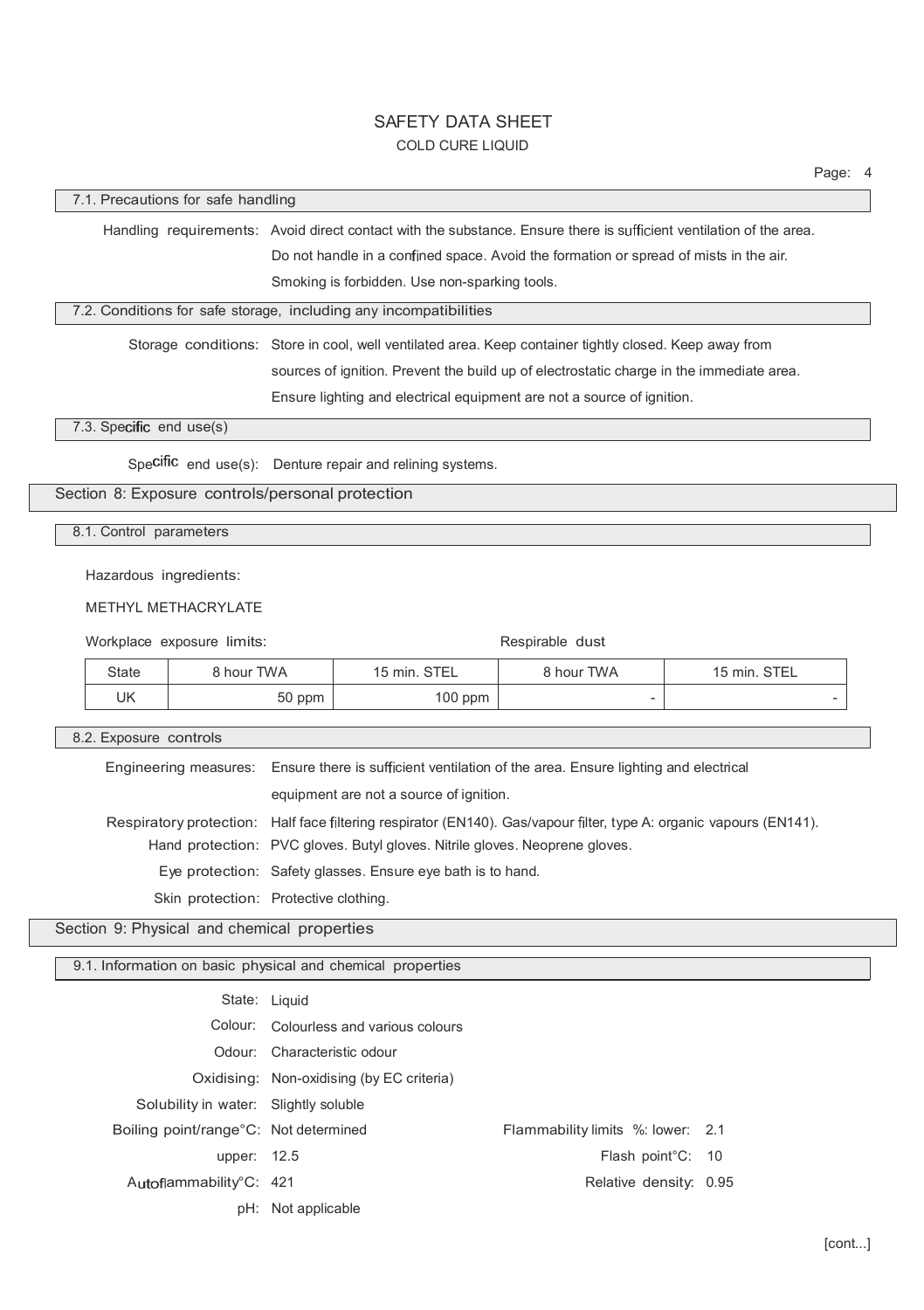Page: 5

## 9.2. Other information

Other information: No data available.

### Section 10: Stability and reactivity

10.1. Reactivity

Reactivity: Stable under recommended transport or storage conditions.

10.2. Chemical stability

Chemical stability: Stable under normal conditions. Stable at room temperature.

10.3. Possibility of hazardous reactions

Hazardous reactions: Hazardous reactions will not occur under normal transport or storage conditions.

Decomposition may occur on exposure to conditions or materials listed below.

### 10.4. Conditions to avoid

Conditions to avoid: Heat. Hot surfaces. Sources of ignition. Flames.

## 10.5. Incompatible materials

Materials to avoid: Strong oxidising agents. Strong acids.

### 10.6. Hazardous decomposition products

Haz. decomp. products: In combustion emits toxic fumes.

#### Section 11: Toxicological information

11.1. Information on toxicological effects

Hazardous ingredients:

#### METHYL METHACRYLATE

| <b>IPR</b> | <b>RAT</b> | LD50 | 1328 | mg/kg      |
|------------|------------|------|------|------------|
| ORL        | <b>MUS</b> | LD50 |      | 3625 mg/kg |
| <b>ORL</b> | <b>RAT</b> | LD50 | 7872 | mg/kg      |

### ETHYLENE DIMETHACRYLATE

| <b>IPR</b> | <b>RAT</b> | LD50 | 2800 | mg/kg |
|------------|------------|------|------|-------|
| ORL        | <b>MUS</b> | LD50 | ∸    | gm/kg |
| <b>ORL</b> | <b>RAT</b> | LD50 | 3300 | mg/kg |

### N,N-DIMETHYL-P-TOLUIDINE

| IPF | MU: | LD50 | $-1$ | $\mathbf{u}$ |
|-----|-----|------|------|--------------|
|     |     | $ -$ |      | .            |
|     |     |      |      |              |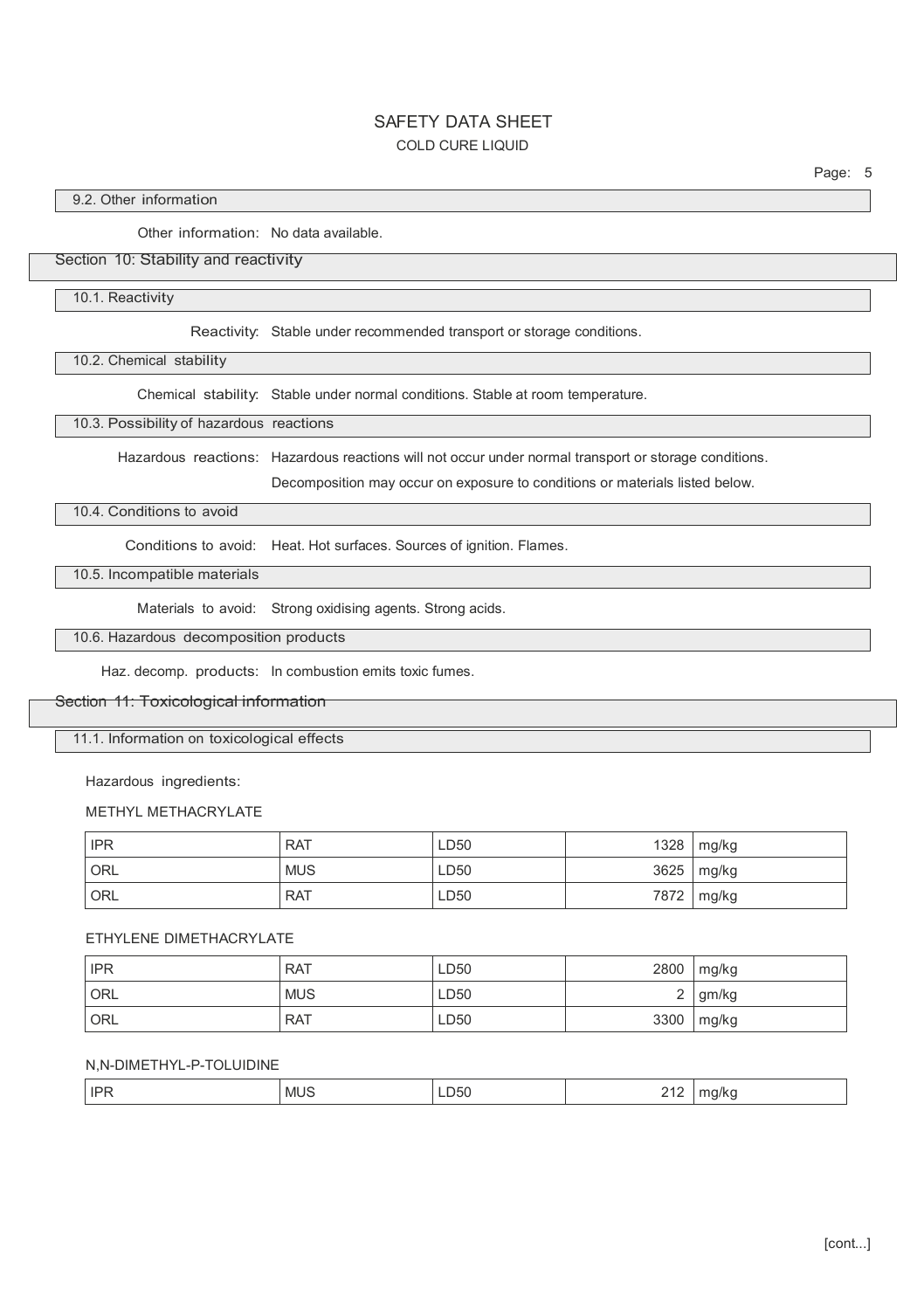Relevant effects for mixture:

| Effect                   | Route       | Basis                 |
|--------------------------|-------------|-----------------------|
| Acute toxicity (harmful) | INH DRM ING | Hazardous: calculated |
| Irritation               | INH DRM     | Hazardous: calculated |
| Sensitisation            | <b>DRM</b>  | Hazardous: calculated |
| Repeated dose toxicity   | --          | Hazardous: calculated |

Symptoms / routes of exposure

Skin contact: There may be irritation and redness at the site of contact. Eye contact: There may be irritation and redness. The eyes may water profusely. Ingestion: There may be soreness and redness of the mouth and throat. Inhalation: There may be irritation of the throat with a feeling of tightness in the chest. Exposure may cause coughing or wheezing.

Delayed / immediate effects: Immediate effects can be expected after short-term exposure.

Section 12: Ecological information

12.1. Toxicity

Ecotoxicity values: No data available.

12.2. Persistence and degradability

Persistence and degradability: Biodegradable.

12.3. Bioaccumulative potential

Bioaccumulative potential: No bioaccumulation potential.

12.4. Mobility in soil

Mobility: Readily absorbed into soil.

12.5. Results of PBT and vPvB assessment

PBT identi fication: This substance is not identified as a PBT substance.

12.6. Other adverse effects

Other adverse effects: Negligible ecotoxicity.

#### Section 13: Disposal considerations

| 13.1. Waste treatment methods |                                                                                                               |  |  |
|-------------------------------|---------------------------------------------------------------------------------------------------------------|--|--|
|                               | Disposal operations: Transfer to a suitable container and arrange for collection by specialised disposal      |  |  |
|                               | company.                                                                                                      |  |  |
|                               | Disposal of packaging: Dispose of in a regulated landfill site or other method for hazardous or toxic wastes. |  |  |
|                               | NB: The user's attention is drawn to the possible existence of regional or national                           |  |  |
|                               | regulations regarding disposal.                                                                               |  |  |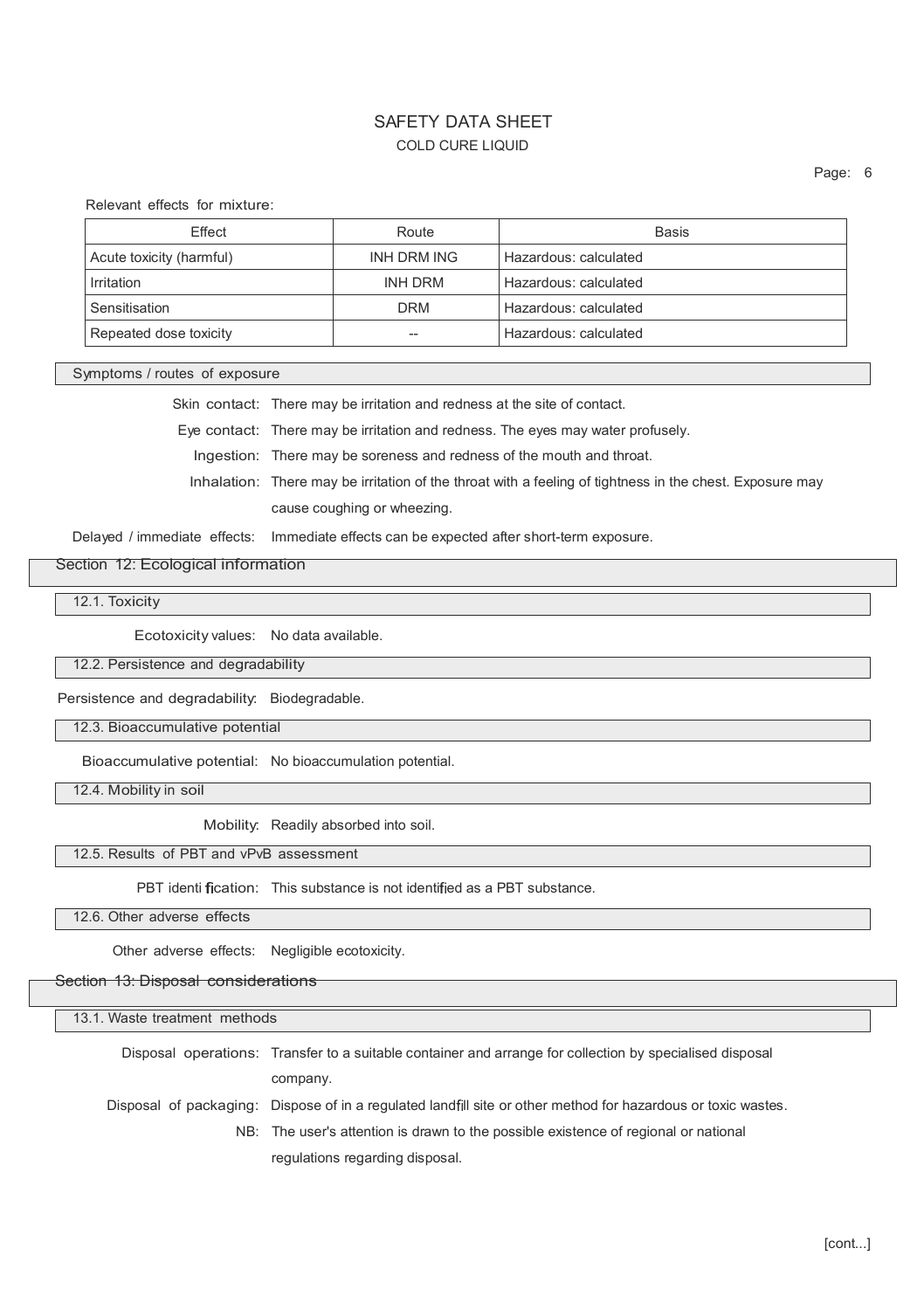Page: 7

### Section 14: Transport information

14.1. UN number

UN number: UN1247

14.2. UN proper shipping name

#### Shipping name: METHYL METHACRYLATE MONOMER, STABILIZED

14.3. Transport hazard class(es)

Transport class: 3

14.4. Packing group

Packing group: II

14.5. Environmental hazards

Environmentally hazardous: No **Marine Pollutant: No Marine pollutant: No** Marine pollutant: No

14.6. Special precautions for user

Special precautions: No special precautions.

Tunnel code: D/E

Transport categor y: 2

Section 15: Regulatory information

15.1. Safety, health and environmental regulations/legislation speci fic for the substance or mixture

Spe Cific regulations: This product is a Seveso category/named substance in Annex I of Council Directive 96/82/EC.

15.2. Chemical Safety Assessment

Chemical safety assessment: A chemical safety assessment has not been carried out for the substance or the mixture by the supplier.

# Section 16: Other information

| Other information |                                                                                                        |
|-------------------|--------------------------------------------------------------------------------------------------------|
|                   | Other information: This safety data sheet is prepared in accordance with Commission Regulation (EU) No |
|                   | 453/2010.                                                                                              |
|                   | * indicates text in the SDS which has changed since the last revision.                                 |
|                   | Phrases used in s.2 and 3: H224: Extremely flammable liquid and vapour.                                |
|                   | H225: Highly flammable liquid and vapour.                                                              |
|                   | H301: Toxic if swallowed.                                                                              |
|                   | H311: Toxic in contact with skin.                                                                      |
|                   | H315: Causes skin irritation.                                                                          |
|                   | H317: May cause an allergic skin reaction.                                                             |
|                   | H331: Toxic if inhaled.                                                                                |
|                   |                                                                                                        |